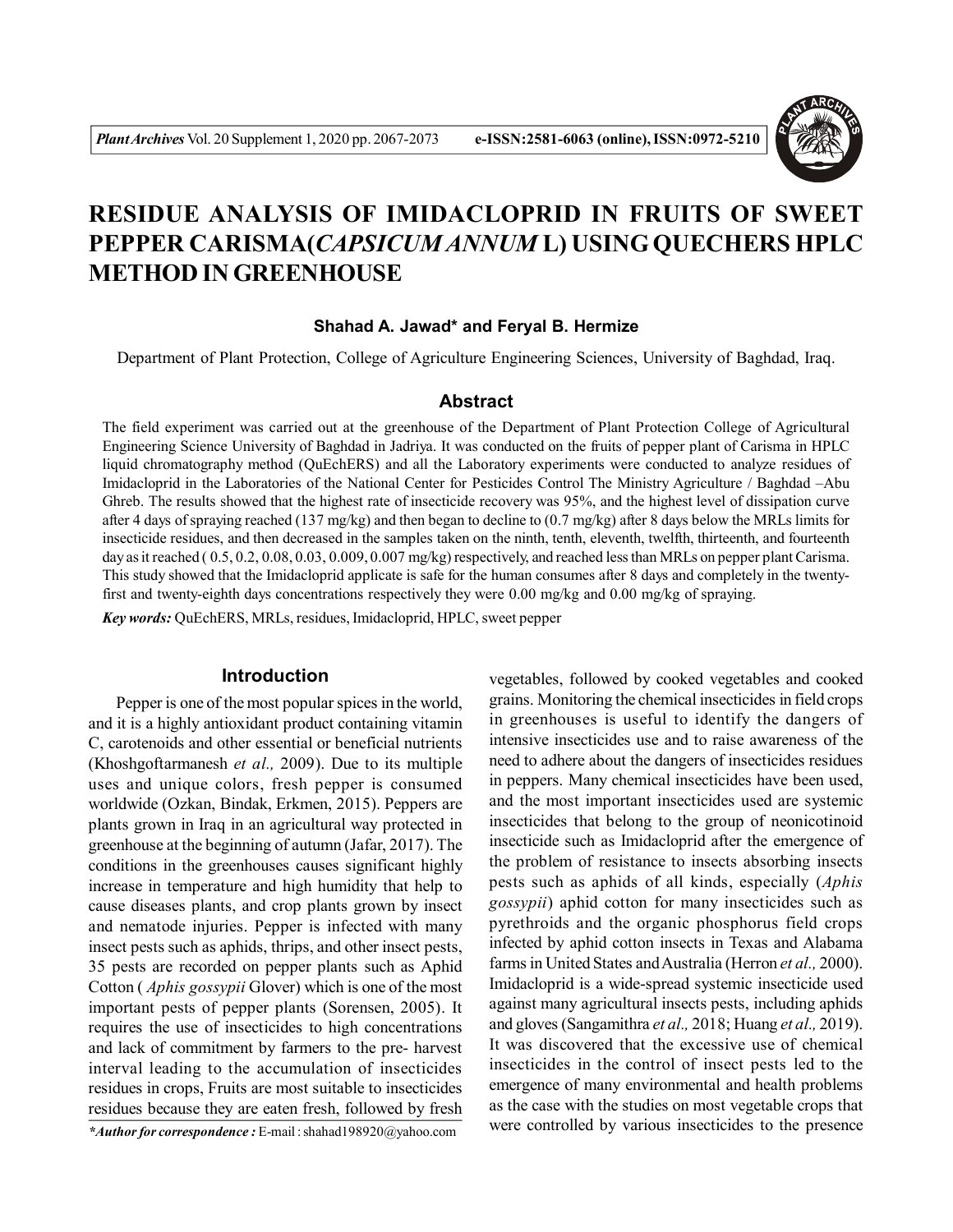of quantities and concentrations of insecticides higher than the limits allowed globally (MRLs) and sometimes within the limits allowed but most times it is higher than the permissible limits and these ranges change from country to another according to the rates of daily food consumption of peoples which is called residues of insecticides and found residues of many insecticides Imidacloprid on agricultural crops, including pepper plant (Jodeh *et al.,* 2016). These chemicals are toxic and harmful and affect the metabolic activities of humans negatively, which reflect the health of humans who eat vegetables containing residues of agricultural insecticides, especially when consumed fresh, as they are estimated by many methods, the most important method is QuEChERS, and it is the best way to detect systemic insecticide such as Imidacloprid in vegetables on pepper plant (Eun - Kyung *et al.,* 2013). Therefore, this study aimed to estimate the residue of Imidacloprid on the fruits of pepper plant in the greenhouse.

## **Materials and Methods**

#### **Greenhouse Experiment**

A field trail was conducted during (December 2018) at the greenhouses of the Plant Protection Department / College of Agricultural Engineering Science / University of Baghdad, and it is was carried out on pepper plant of the charisma / an area of greenhouse was (125) m**<sup>2</sup>** . All the experiment was laid out in Randomized Complete Block Design (RCBD) with 3 replicates each experimental plot was 3m**×**4m and was separated by drip irrigation system by three replications per treatment, the length of the center is 3m and the distance between one center and another is 75cm and between a plant and another 40cm. The species Carisma was distributed randomly within each sector and placed in each bis 30 seedlings and each flag with a specific symbol of the function on the species taking into account all the recommended agricultural operations.

## **Insecticide Spraying and Sampling**

The field trial was performed in a greenhouse at a research station affiliated to the Department of Plant Protection, College of Agriculture Engineering Sciences / University of Baghdad, Iraq in (April - 2019). The plants from which the samples will be collected were marked by marking and a sample was collected for comparison before spraying. The spraying was carried out using the concentration recommended by the producing company at 5ml /10 liters of water. Dated 3/4/2019. Samples were collected according to the schedule in table 1 and time of collected fruits sweet pepper were at 9am fruits were taken 3kg in each samples in the Sweet Pepper cultivar

used was Carisma (the seeds from fito seed company, Spain). The fruits was collected from plants before spraying the Insecticide and was sprayed once using (imidacloprid 200SL). It was applied at the dosage recommended by regulation guidelines (5ml / 10L). The samples were collected randomly from the lower, middle, and upper rows of plant and transported to the laboratory by polyethylene plastic bag (Chavarri *et al.,* 2004). Moreover, control samples (without any processing) were taken in each step to compare the results (Table 1).

**Table 1:** Collecting pepper fruits before and after Imidacloprid spraying.

| <b>Date</b> | Period of the sample taken/              |
|-------------|------------------------------------------|
|             | hours and days                           |
| 3/4/2019    | Before spraying the insecticide one hour |
|             | /the control sweet peppers 2.5-3 kg      |
| 3/4/2019    | After spray 2 hours                      |
| 4/4/2019    | After spray 1 day                        |
| 5/4/2019    | After spray 2 day                        |
| 6/4/2019    | After spray 3 day                        |
| 7/4/2019    | After spray 4 day                        |
| 8/4/2019    | After spray 5 day                        |
| 9/4/2019    | After spray 6 day                        |
| 10/4/2019   | After spray 7 day                        |
| 11/4/2019   | After spray 8 day                        |
| 12/4/2019   | After spray 9 day                        |
| 13/4/2019   | After spray 10 day                       |
| 17/4/2019   | After spray 14 day                       |
| 24/4/2019   | After spray 21 day                       |
| 1/5/2019    | After spray 28 day                       |

#### **Extraction**

The QuEChERS method (quick, easy, cheap effective, rugged, and safe) was used for the extraction of imidacloprid from the cucumber samples (AOAC 2007; Anastassisdes, *et al.,* 2003). 10gm of homogenized sample of the fruits pepper was placed into a 50ml centrifuge tube with 10 ml of ACN, then at vortex for 5 minutes to ensure that the solvent is interacted well with the entire sample. Then, 4. 0 gm of anhydrous  $MgSO<sub>4</sub>$ , and 1gm  $(C_6H5Na_3O_7$ .  $2H_2O$  and 0.5 gm  $(C_6H_6Na_2O_7.1. 5H_2O)$  and 1 gm of NaCl was added repeating the shaking process for 1 minute to prevent coagulation of MgSO<sub>4</sub>, and put in centrifuge 3500 rpm / 5 min, the upper layer was cleaned by dispersive solid phase extraction with 0. 5 g of primary secondary amine and 150 mg of anhydrous  $MgSO<sub>4</sub>$ . The mixture was then shaken for 1 minute and centrifuged for 5 minutes at 3500 rpm. Then, the extract was cleaned with a 0.45um filter and, then this solution were injected into HPLC.

Weights of the following buffer salts in this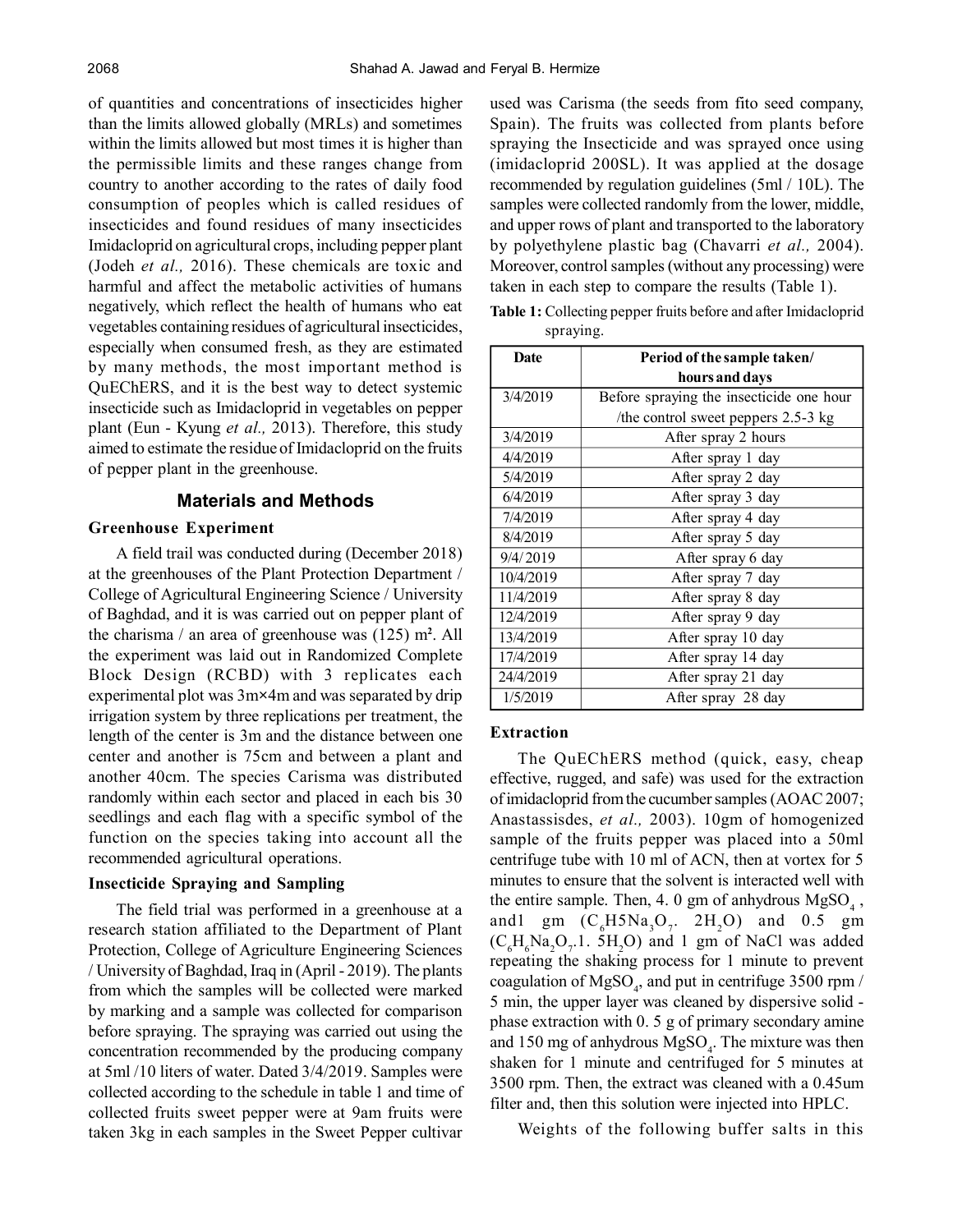experiment extraction by using QuEChERS method

(4) gm Magnesium Sulfate Anhydrous (MgSO<sub>4</sub>)

(1) gm Sodium Citrate Dihydrate (C<sub>6</sub>H5Na<sub>3</sub>O<sub>7</sub>. 2H2O) (0.5) gm Di Sodium Hydrogen Citrat Sesquihydrate  $(C_6H_6Na_2O_7.1. 5H_2O)$ 

(1) gm Sodium Clorid (NaCl )

## **Chemicals, Reagents and Apparatus**

Analytical standard imidacloprid (99. 5% purity) Dr. Ehrenstrofer / Germany and Imidacloprid (200 SL) systemic insecticide from local market, rate of application: 5ml/10L water from Bayer company (Germany), Acetonitrile (ACN) (liquid chromatography grade) Anhydrous magnesium sulphate  $(MgSO_4)$ , and water ionized (HPLC grade) from ROMIL company (England), Sodium chloride (NaCl) (99. 5% purty) were purchased from Sigma - Aldrich (Germany) and primary secondary amine ( PSA) was provided by Agilent Technology. HPLC (CTO - 20AC) Shimadzu Corporation Kyoto, Japan.

## **HPLC Conditions**

The HPLC (model Shimadzu LC - 20AD Koyto, Japan) equipped with an UV detector at a wavelength of 230 nm and Waters column C18 25 mm x 4. 6 mm was used to measure imidacloprid residue with the mobile phase of acetonitrile / water  $(10/90v/v)$  with flow rate was  $0.55$  ml / min, and total flow= 1 ml/min, end time = 10 min Oven temperature was 40 C and last injection volume was, L 5 micro letters.

#### **Recovery Efficiency**

The purpose of recovery efficiency is to verify that the extraction method is suitable for the determination of the insecticide Imidadacloprid and to determine the efficacy of the extraction method used in the experiment by taking three different concentrations of the standard active ingredient Standard Imidadacloprid (200, 12.5, 1.56 mg/kg). Active substance is produced by laboratories Dr. Ehrenstorfer GmbH / Germany, placed in a 10 ml Volumetric Flask glass tube added to the models of unsprinkled pepper fruits to control the weight of pepper 10g, and then left for two hours after the extraction and purification process was carried out in all its steps as in the method used to extract the insecticide Pepper using QuChERs method and making five replicates for each sample and the replicates of each model were injected into the HPLC and the area extraction for each model (5 replicates) was then taken and the rate was placed on a calibration curve to calculate the concentrations and use the

Excel program programmed with the HPLC device to calculate the recovery efficiency. The concentrations were calculated from the program and were respectively (190, 11, 1.3mg/kg) using recovery efficiency equations equal to the extracted concentration of the insecticide divided by the concentration Standard information 100 times. (Lesueuretal *et al.,* 2008).

Recovery efficiency =

$$
\frac{extracted\ concentration}{concentration\ S\tan\ dard\ inf\ or\
$$

## **Study of the Analysis of Residues of Imidadacloprid on the Fruits of Sweet Pepper (Carisma)** *Capsicum annum*

Preparation of the standard solution of the insecticide Imidadacloprid Vegetable standard solution volume of 50 ml at a concentration of 400 mg/kg of the standard substance of the insecticide Imidadacloprid and stored in the refrigerator at a temperature of 4 m away from light. All laboratory experiments were carried out in the laboratories of the National Center for Residues Pesticides Control **/** TheMinistry Agriculture of Iraq/Baghdad –Abu Gareeb.

#### **Preparation of Standard Curve Solutions**.

Preparing a standard solution is to make the standard curve in the volume of 50 ml at a concentration of 400 mg/kg of the standard substance of the insecticide Imidacloprid and kept in the refrigerator at a temperature of 4 m away from light. The concentrations of solutions prepared from the standard solution were (100, 50, 0, 78, 1, 56, 6, 25, 12, 5, 25, 0, 19, 0). The purpose of the preparation of these solutions was to find out the coefficient of correlation between the calibration curve points and the retention time (the time when the representative top of the insecticide appears on the datasheet and the LOD limit), which is the minimum amount of Standard solutions that can be detected in an HPLC (LOQ) are the minimum amount of material required in the sample that can be quantified The injection process was repeated twice for each concentration and LOD, LOQ and half-life were calculated according to Al Kraawi (2018) from the following equations:  $LOD = 3 \times (sd/slope) \cdot LOQ = 10 \times (sd/$ slope) Sd: Standard error, slope: represents the regression coefficient.

#### **Results and Discussion**

#### **The Calibration Curve of Imidacloprid**

The results showed that the Imidacloprid standard calibration curve of the first degree straight line formula which reflects the relationship between the insecticide concentration  $(mg / kg)$  and the peak area shown in the datasheet was (= 0.9949). (The calibration curve was used to determine the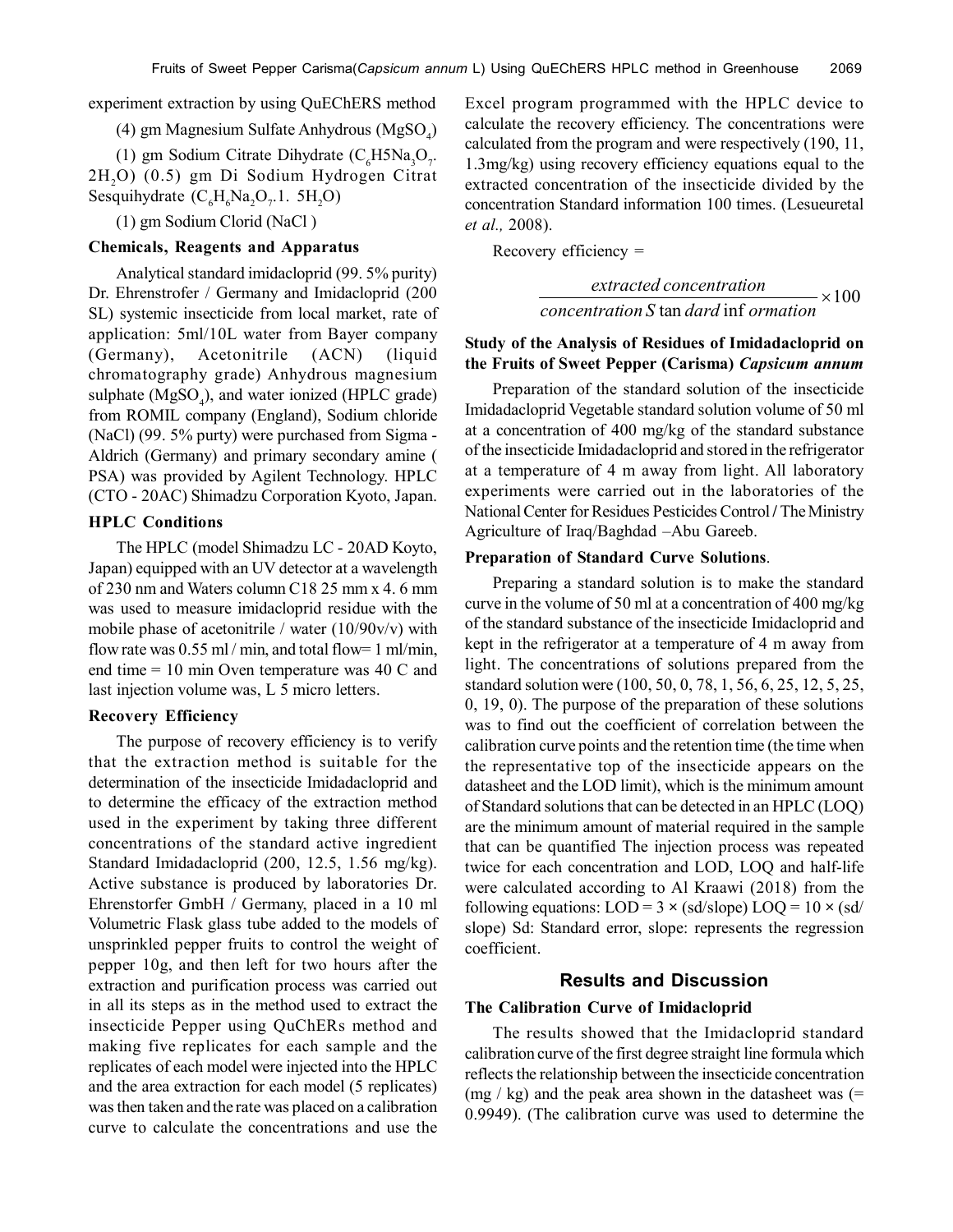detection limit (LOD) and had a value of 0.003 mg/kg). The quantitative estimate limit (LOQ) was calculated and its value (0.1 mg/kg). The ability of HPLC to detect low insecticide concentrations, and LOD and LOQ are essential elements for verifying the efficiency of the method. It has been shown from the above values that the device is able to estimate the insecticide residues to a high degree (Yadav and Bharkatiya, 2017).

## **Recovery Efficiency**

The recovery rate of Imidacloprid ranged from pepper fruits respectively was (83, 95, 88) % after taking the rate for five replicates of the three concentrations (200, 12.5, 1.56) mg/kg and this falls within the acceptable range in the analytical method that is (70 - 120)% (Zhao *et al.,* 2014) which confirms that the extraction method used in this study is highly efficient and acceptable in the recovery of the insecticide from the fruits of pepper.

## **Imidacloprid Residues in Pepper Fruits through Retention Time.**

The sample of commercial model of Imidacloprid was analyzed in HPLC analysis and separation device which was analyzed to retention time; Retention Time to find







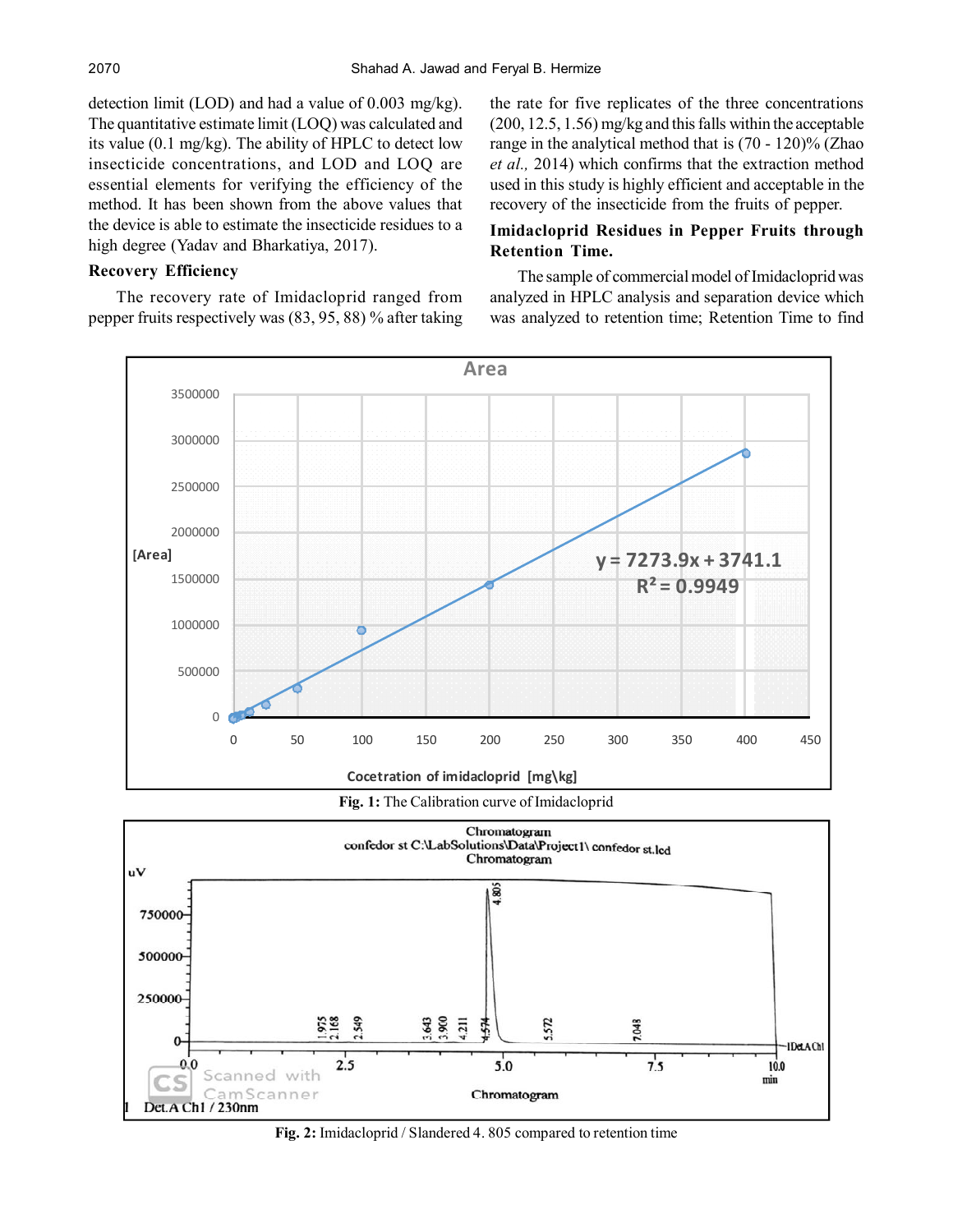out whether the retention time of the standard active ingredient standard is matched with the retention time of the sample of the commercial formulation used in the experiment. The efficacy of the active ingredient in the insecticide sample used in the experiment. The results in Fig. 3 showed the time of retention of the active ingredient for the commercial preparation. The user's hand in the experiment reached 4.779, It was compared to the time of retention of the standard active ingredient Standard as the concentration of 200 mg/kg was taken, and the time of retention of the standard active substance of the insecticide was (2) Imidacloprid/Slandered 4.805 compared to retention time, Imidacloprid Sample (4.778).

The results showed that the active ingredient of the commercial sample was matched with the time of the Imidacloprid retention in pepper fruits. 4.779 and compared with the time of retention of the insecticide in pepper fruit samples, the concentration of 100mg/kg was taken, as the time of retention in pepper fruits four days after spraying 4.778 and the highest peak area of the insecticide, the highest concentrations on the fourth or fifth day after spraying.

Analysis of the insecticide model in the HPLC device to extract retention time was adopted to determine the extent of the retention time in pepper fruit samples with the time of retention of the sample of the insecticide used in the experiment. The results showed that there is a match with the active substance of the imidacloprid, match the time of retention of the insecticide in the fruits of the pepper and that the retention time of the insecticide. The commercial Sample Imidacloprid was taken from the package of the insecticide used in the experiment reached (4.779). It was compared with the retention time of samples taken from pepper sprayed with insecticide and



**Fig. 3:** the Retention time of the Imidacloprid \ sample



**Fig. 4:** Time of retention of the pesticide used in the experiment in pepper samples after 4 days spraying with Imidacloprid.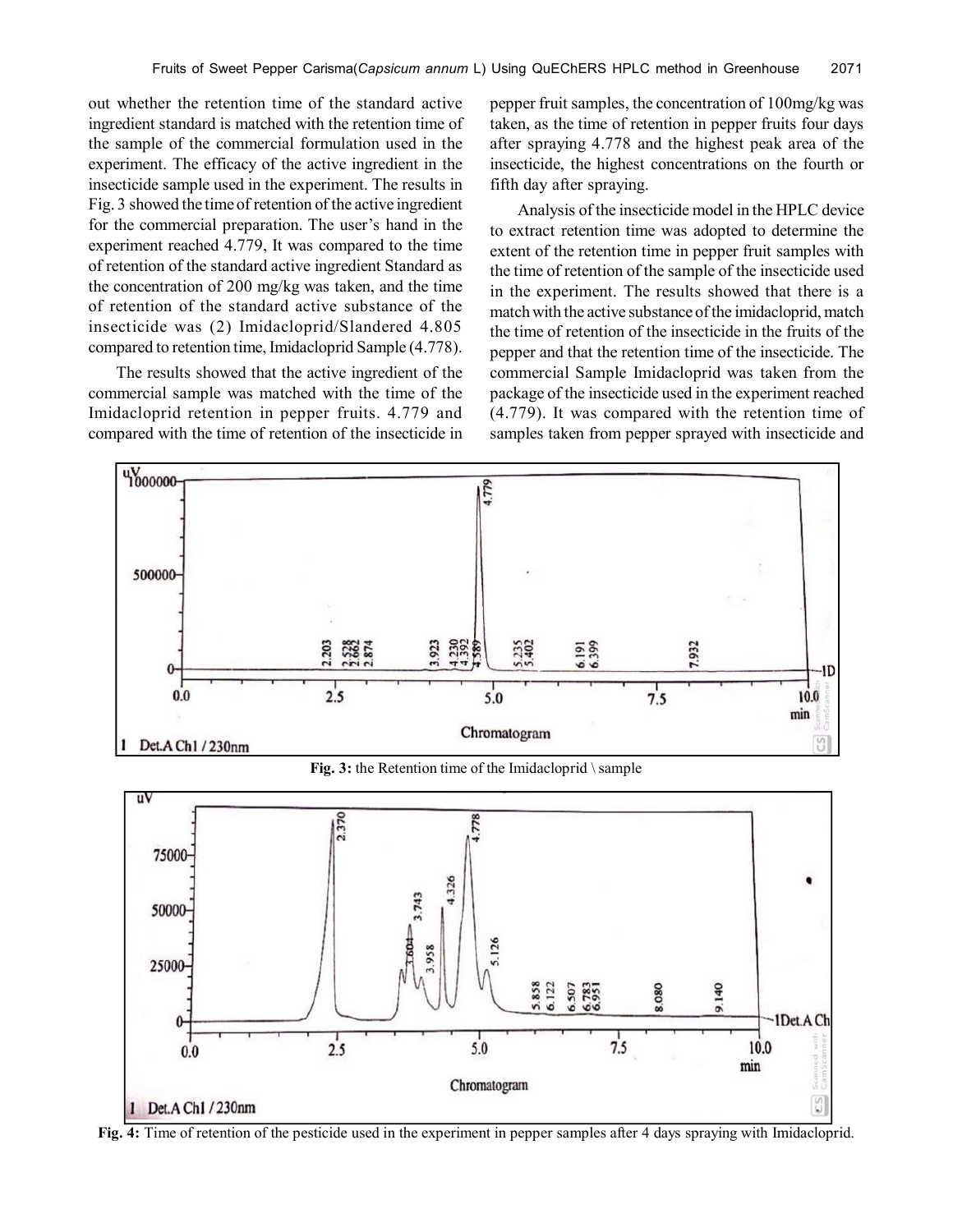

**Fig. 5:** Time of retention of the pesticide used in the experiment in pepper samples after 8 days spraying with Imidacloprid.

the time of retention in pepper fruits after spraying four days (4.723). A decrease in the height and area of the peak area can be observed, the lowest concentration of the insecticide was on the eighth day after spraying.

## **A. Imidacloprid Dissipation Curve**

The results of the experiment showed Fig. 6 the curve of the fumigation of Imidacloprid in the fruits of pepper after spraying at the recommended concentration during the study period of 28 days. The rise from the first day was 87 mg/kg to reach its highest level after 4 days of spraying and reached ( 137 mg/kg ), then dropped on the fifth day to (102 mg/kg) and reached after 8 days below the permissible limits for the residues of Imidacloprid on



**Fig. 6:** Imidacloprid dissipation curve

the fruits of pepper, as amounted to zero. The pesticide decreased in the samples taken on the ninth, tenth, eleventh, twelfth, thirteenth and fourteenth days as it reached ( 0.5 , 0.2 , 0.08 , 0.03 , 0.009 , 0.007 mg/kg) respectively, completely finished on the twenty-first and twenty-eighth days and the concentrations were respectively (0.00 and 0.00 mg/kg) of the spray, as no trace of the pesticide was detected in the HPLC. Jodeh *et al.,* (2016) found out that when analyzing pepper fruit samples with the pesticide in HPLC, the Imidacloprid fades really quickly. It reached its highest concentration on the fourth and fifth days and being higher than MRLs, they observed that the limit was deteriorated until it began to decrease significantly on the sixth day until up to the lowest concentration in the eighth or tenth days as it is lower or within the MRLs. But sometimes it may continue to exist at low concentrations in the fruits until the day 14 after spraying and that is attributed to the variation of digestive enzymes and their activity in the analysis and metabolism of the pesticide in the parts of the plant where the presence in fruits less than the rest of its activity and its presence in other parts. The results showed that the amount of the pesticide after an hour of spraying was higher than the permissible limits of the pesticide on pepper and was comparable to the results of other studies where the concentration of the pesticide in option (0.943 mg/kg) (Nasr *et al.,* 2014), The initial concentrations of the pesticide Imidacloprid varied in the option between (1.80-1.586 mg/kg) (Lieli *et al.,* 2016), while the amount of the pesticide Imidacloprid in another experiment was significantly higher than these levels. The remaining